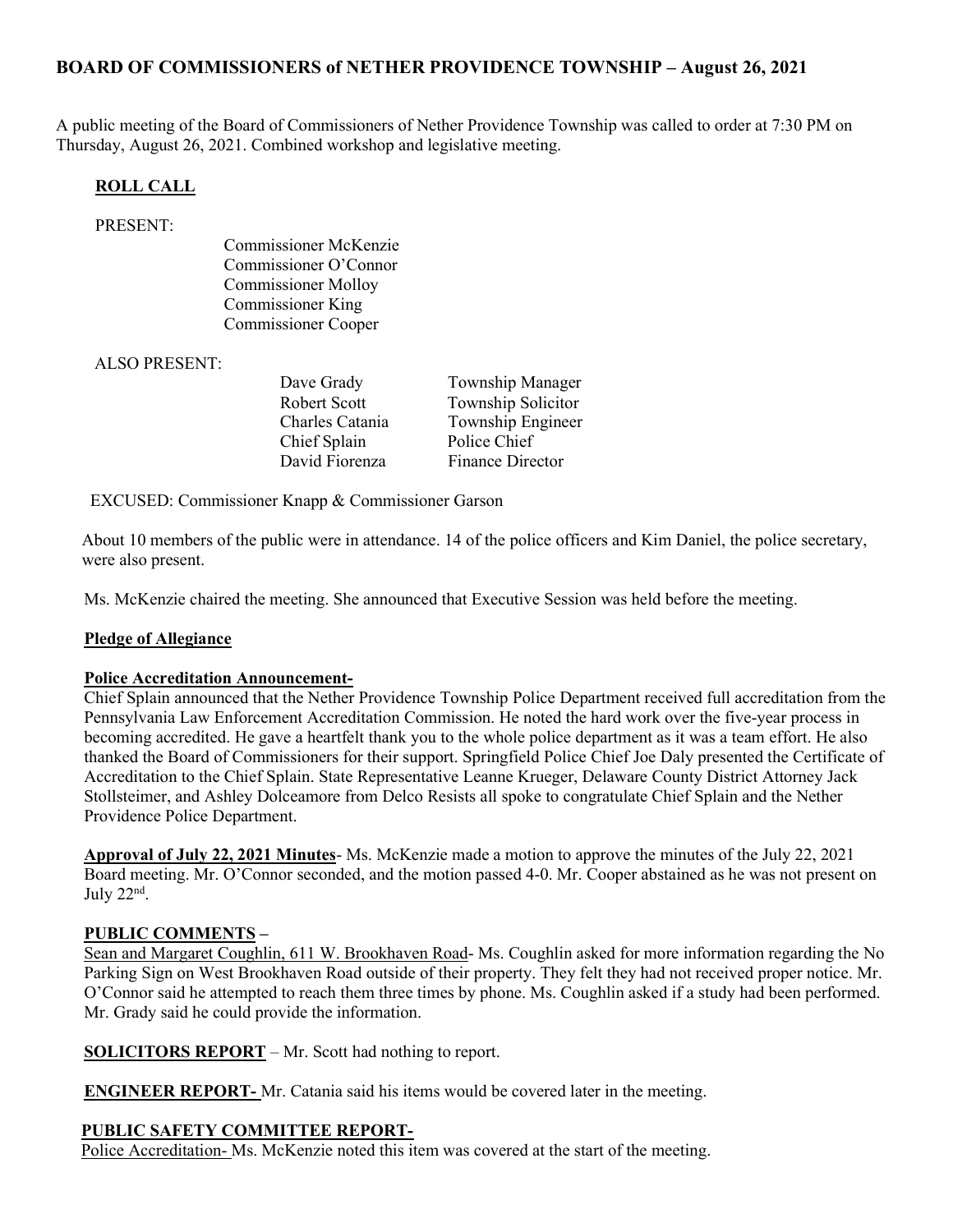# PARKS AND OPEN SPACE COMMITTEE REPORT – Kaitlin McKenzie

Delco Greenways Program. Ms. McKenzie reported that the grant is due September 13. She said the Board is considering two options: one for property acquisition and the other for a trail feasibility study. The study, in conjunction with neighboring municipalities, would determine the best route to connect the Leiper Smedley Trail to the proposed Circuit Route trail on Route 291 in Eddystone. She said this would be discussed more in September. PECO Green Region Program- Ms. McKenzie said this is a \$10,000 grant opportunity. The application discussion would be covered in the September meetings.

1012 Glen Road Demolition- Ms. McKenzie said the bids came in over budget, so she made a motion to reject the bids and to rebid for the demolition of 1012 Glen Road. Mr. Cooper seconded the motion, which passed 5-0.

### BUILDING AND ZONING COMMITTEE REPORT – Max Cooper

Media Walk Escrow Release- Mr. Cooper made a motion to release an escrow for Media walk in the amount of \$4,769.13. Ms. McKenzie seconded the motion, which passed 5-0.

Wireless 5G Infrastructure Zoning- Mr. Scott discussed the new legislation from the State which permits small cell wireless facilities within public rights-of-way. He said the Township cannot prevent the installation, but it can permit it. The Township would need to amend any ordinances that would conflict with the small cell wireless act. He said he would draft an ordinance for the September meeting.

# FINANCE & ADMINISTRATION COMMITTEE – Kaitlin McKenzie

Police Pension Restatement- Ms. McKenzie said the Township and police union had tentatively come to an agreement, so she made a motion to advertise the ordinance for the police pension restatement. Mr. Molloy seconded the motion, which passed 5-0.

LST Agreement with Berkheimer- Ms. McKenzie said Mr. Scott was finding the resolutions, so the Board would revisit this momentarily.

ARA Funds- Ms. McKenzie said the American Rescue Act funds can be used for limited categories, which include sewer projects, broadband upgrades, recouping lost revenue, and contributions to small businesses and community groups. Mr. Catania created a list of 14 potentially eligible projects. Ms. McKenzie asked Mr. Grady and Mr. Catania to attempt to rank the projects from the list so the Board can make decisions at an upcoming meeting.

Budget Schedule- Ms. McKenzie asked Board to hold the dates for the upcoming budget meetings, which include most Thursdays in October and November.

Recycling Contracts- Ms. McKenzie suggested the Board discuss extending the current contracts with the recycling companies at the next meeting. Mr. Molloy thanked Mr. Grady and the EAC for gathering more information about the recycling of materials.

DVPLT- Ms. McKenzie made a motion to approve purchasing back-up cameras for the Public Works Department trucks with the money from the Delaware Valley Property and Liability Trust grant in the amount of \$8,218.04. Mr. Molloy seconded the motion, which passed 5-0.

Accident and Illness Prevention Policy- Solicitor Scott is reviewing the Policy and will have it for the next meeting. Sale of Police Vehicles- Ms. McKenzie made a motion to authorize the sale of police vehicles #1 and #4 on GovDeals, an online bidding site. Mr. Molloy seconded the motion, which passed 5-0.

LST Agreement Cont.- Ms. McKenzie made a motion to adopt four resolutions:

-Designation of Berkheimer as Tax Collector for Local Services Tax

-Appointing Dave Grady as liaison for the Township

-Passing through the cost of collections to the delinquent taxpayers

-Naming Berkheimer as the hearing officer in the event of a taxpayer appeal

Mr. Cooper seconded the motion, which passed 5-0.

Warrant List- Ms. McKenzie reviewed several items in the bills list, and then made a motion to accept the bills list in the amounts of:

| A/P Procurement card                              | \$63,190.53  |
|---------------------------------------------------|--------------|
| $A/P$ Interim                                     | \$687,347.51 |
| $A/P$ Bills List                                  | \$159,663.33 |
| ACH Totals 1012 Glen Rd acquisition: \$447,888.93 |              |
|                                                   |              |

Mr. Molloy seconded the motion, which passed 5-0.

# COMMUNITY ENHANCEMENT REPORT- Stephanie King